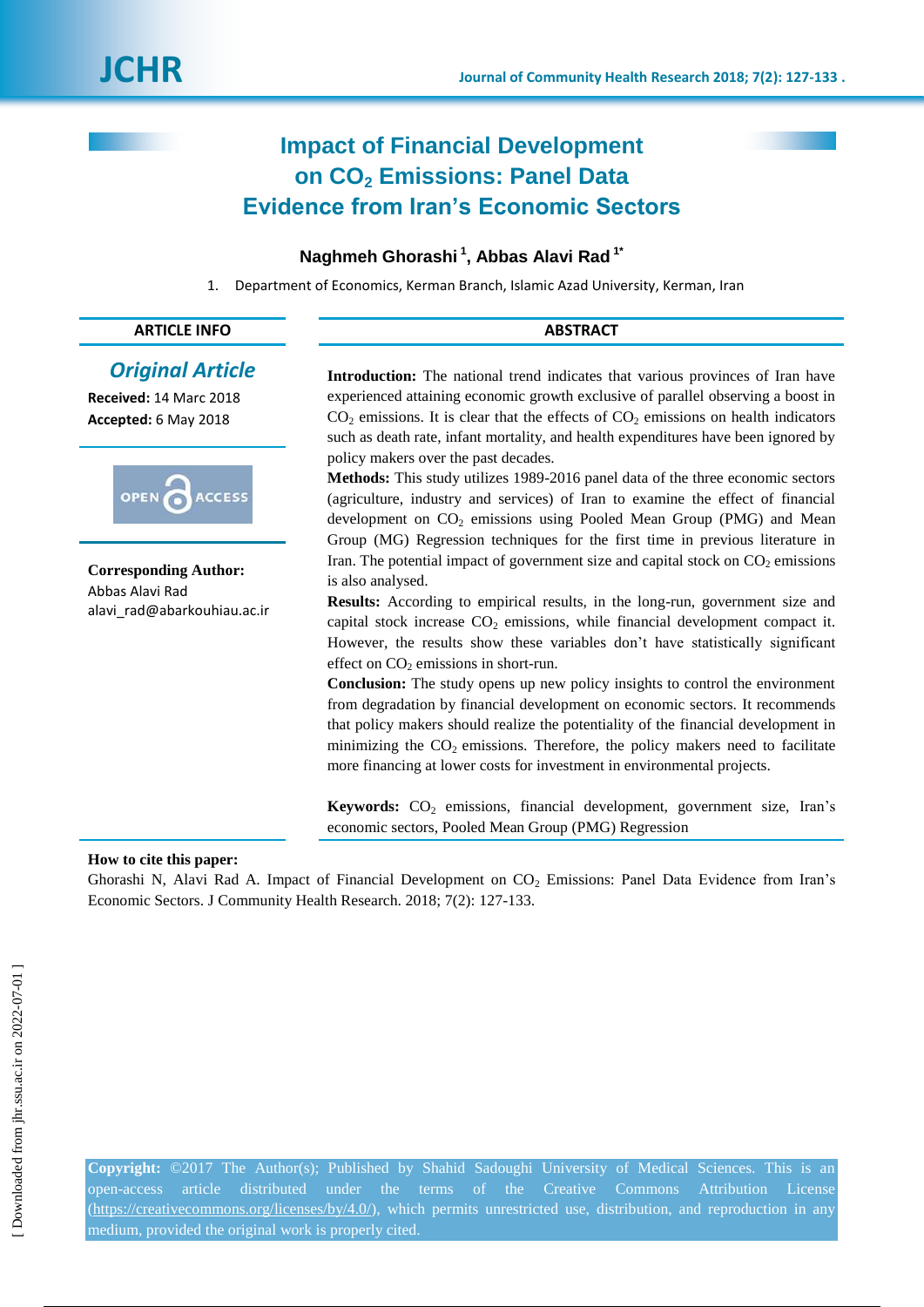# **Introduction**

Over the past decades, Iran has been used fossil energy intensively for growth purposes in economic sectors such as agriculture, industry and services. This tends to important carbon dioxide  $(CO_2)$  emissions in almost all provinces of Iran. The greenhouse gases such as  $CO<sub>2</sub>$ , and nitrous oxide  $(NO<sub>2</sub>)$ , usually come from economic activities such as energy-intensive industries, power plants, transportation, etc. For example,  $CO<sub>2</sub>$  emissions per capita increased from 4 metric tons in 1991 to 8.3 metric tons in 2014, implying almost 100% rise since 1991. It is clear that the effects of  $CO<sub>2</sub>$  emissions on health indicators such as death rate, infant mortality, and health expenditures has not been considered in economic growth process over the past decades. Therefore, since 2011, the quality of the environment has been a major concern for all provinces of Iran, and there has been a growing interest in the study of the relationship between  $CO<sub>2</sub>$  emissions, financial development and other societal and political factors.

This study examines the long- and short-run impacts of financial development and other control variables on  $CO<sub>2</sub>$  emissions using panel data of the three economic sectors of Iran such as agriculture, industry, and services. The domestic credit to private sector as a percentage of value added in each economic sector is used as alternate indicators of financial development. Previous studies have examined the long- and short-run impacts of financial development on  $CO<sub>2</sub>$  emissions in Iran by time series analysis  $(1, 2)$ . Further, other studies examined the impact of government size on the environmental quality as a public good and society welfare in the Caspian Sea countries (Iran, Turkmenistan, Kazakhstan, Russia, and Azerbaijan)  $(3)$ . The contribution of our study to the existing literature on the financial development and  $CO<sub>2</sub>$  emissions in Iran is to utilize panel data of the three economic sectors to examine the effect of financial development on  $CO<sub>2</sub>$  emissions.

The paper consists of the following sections; next section reviews existing literature; describes econometric modeling and estimation techniques; section 3 presents empirical results; section 4 focuses on discussion and the final section concludes the study.

#### **Methods**

There is large literature on the relationship between environmental quality and economic growth. For some pollutants such as  $CO<sub>2</sub>$ emissions, numerous scholarships find evidence of the "inverted-U shaped" link between economic growth and environmental quality (i. e., the pollution levels rise and then fall as income increases) known as the Environmental Kuznets Curve  $(EKC)$ <sup> $(4-6)$ </sup>. However, there is limited evidence on the channels of financial development and environmental degradation (7- <sup>12)</sup>. According to the researches, involving in the practices of carbon trading activities, the presence of a well-functioning financial sector is essential as it is a device that offers the inducement to alleviate the emission of environmental harmful gases  $(8)$ . Also, as it was pointed out that improvement of the financial system prompts technological innovations (which act to propel productivity and hence economic growth) through risk sharing and easing capital mobilization  $(13)$ .

Tamazian et al. argue that the financial development can play a remarkable role in the environmental performance <sup>(11)</sup>. Thus, greater financial sector development may facilitate more financing at lower costs, including for investment in environmental plans. Further, the financial development prepares with the motive and opportunity to use new technologies with clean and environment-friendly production processes<sup>(12)</sup>.

Shahbaz et al. focus on the question whether financial development reduces  $CO<sub>2</sub>$  emissions or not in Malaysia. The empirical evidence indicates that financial development reduces  $CO<sub>2</sub>$ emissions<sup>(14)</sup>.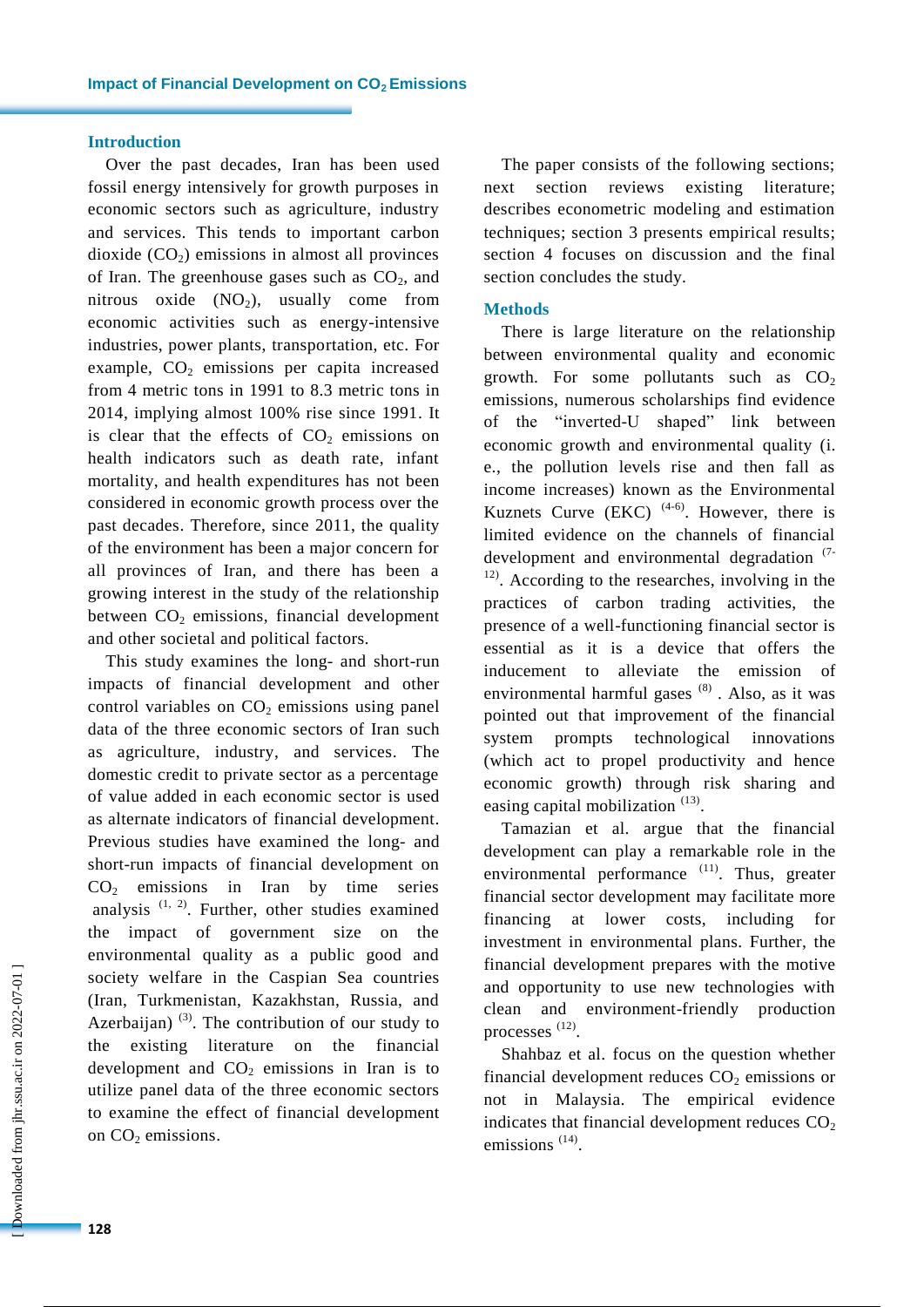Shahbaz et al. examine the relationship between economic growth, energy consumption, financial development, trade openness and  $CO<sub>2</sub>$ emissions over the period of 1975Q1–2011Q4 in case of Indonesia. The empirical results show that economic growth and energy consumption increase  $CO<sub>2</sub>$  emissions, while trade openness and financial development reduce it  $(15)$ .

Boutabba examines the long-run relationship between  $CO<sub>2</sub>$  emissions, financial development, economic growth, energy consumption, and trade openness in India. The results confirm that financial development has a long-run positive effect on  $CO<sub>2</sub>$  emissions, implying that financial development increases environmental degradation  $(16)$ .

Abbasi and Riaz estimate the impact of economic and financial development on  $CO<sub>2</sub>$ emissions in a small emerging economy. The results confirm that financial variables played a role in emission mitigation only in the latter period where greater degree of liberalization and financial sector development occurred  $(17)$ .

Shahzad et al. examine the long-run equilibrium relationship between  $CO<sub>2</sub>$  emissions, energy consumption, trade openness and financial development in Pakistan. The long-run results indicate that one percent increase in trade openness and financial development will increase  $CO<sub>2</sub>$  emissions by 0.247% and 0.165%, respectively  $^{(18)}$ .

Salahuddin et al. examine the impact of economic growth; electricity consumption, foreign direct investment (FDI), and financial development on  $CO<sub>2</sub>$  emissions in Kuwait. Findings show that economic growth, electricity consumption, and FDI stimulate  $CO<sub>2</sub>$  emissions in both long and short  $-\text{run}^{(19)}$ .

Xiong and Tu empirically examine the relationship between financial development and  $CO<sub>2</sub>$  emissions using the regional panel data in China from 1997 to 2011. The results show that financial development reduces  $CO<sub>2</sub>$  emissions in the developed regions, while increases emissions in the less developed regions  $(20)$ .

Paramati et al. empirically examine the impact of stock market growth and Foreign Direct Investment (FDI) inflows on  $CO<sub>2</sub>$  emissions in a panel of the G20 countries. The long-run elasticities indicate that FDI and stock market growth significantly reduces  $CO<sub>2</sub>$  emissions in the developing and developed economies  $(21)$ .

The aim of this paper is to determine the effects of financial development on  $CO<sub>2</sub>$ emissions for a panel of the three economic sectors of Iran. Following Paramati et al. Shahbaz et al. Tamazian et al. and Tamazian and Rao  $(11,12,14,21)$  the functional form of the model is:

 $CDE_{it} = f(GFCF_{it}, GS_{it}, FD_{it})$  (1 ln CDE  $_{it}$  = β0 + β1ln GFCF  $_{it}$  + β2 ln GS  $_{it}$  + β3 ln FD  $_{\text{it}} + \varepsilon$   $_{\text{it}}$  (2)

Where,  $CO<sub>2</sub>$  emissions (CDE) is a function of capital stock (GFCF), government size (GS), and financial development variables (FD). The model in Eq. (2), aims to address the impact of financial development on the  $CO<sub>2</sub>$  emissions by accounting other potential control variables in the model such as capital stock and government size.

Where *ln* denotes the natural logarithm; *I*=1,…, *N* for each economic sector in the panel, and  $t=1,\ldots,T$  refers to the time period. The parameters β1, β2 and β3 are the long-run elasticities of  $CO<sub>2</sub>$  emissions relative to capital stock, government size and financial development variables, respectively.

We considered all the economic sectors of the Iran except oil sector and we made use of annual data from 1989 to 2016 (28 observations for each cross-section). Thus, this study makes use of a balanced panel data set of the economic sectors of Iran. The sample economic sectors of the Iran are as follows: agriculture, industry and services. All data were obtained from the Central Bank of Iran (CBI 2017).

The measurement of the variables is as follows:  $CO<sub>2</sub>$  Emissions (CDE) is measured in per capita metric tons; capital stock represents the Gross Fixed Capital Formation (GFCF) as a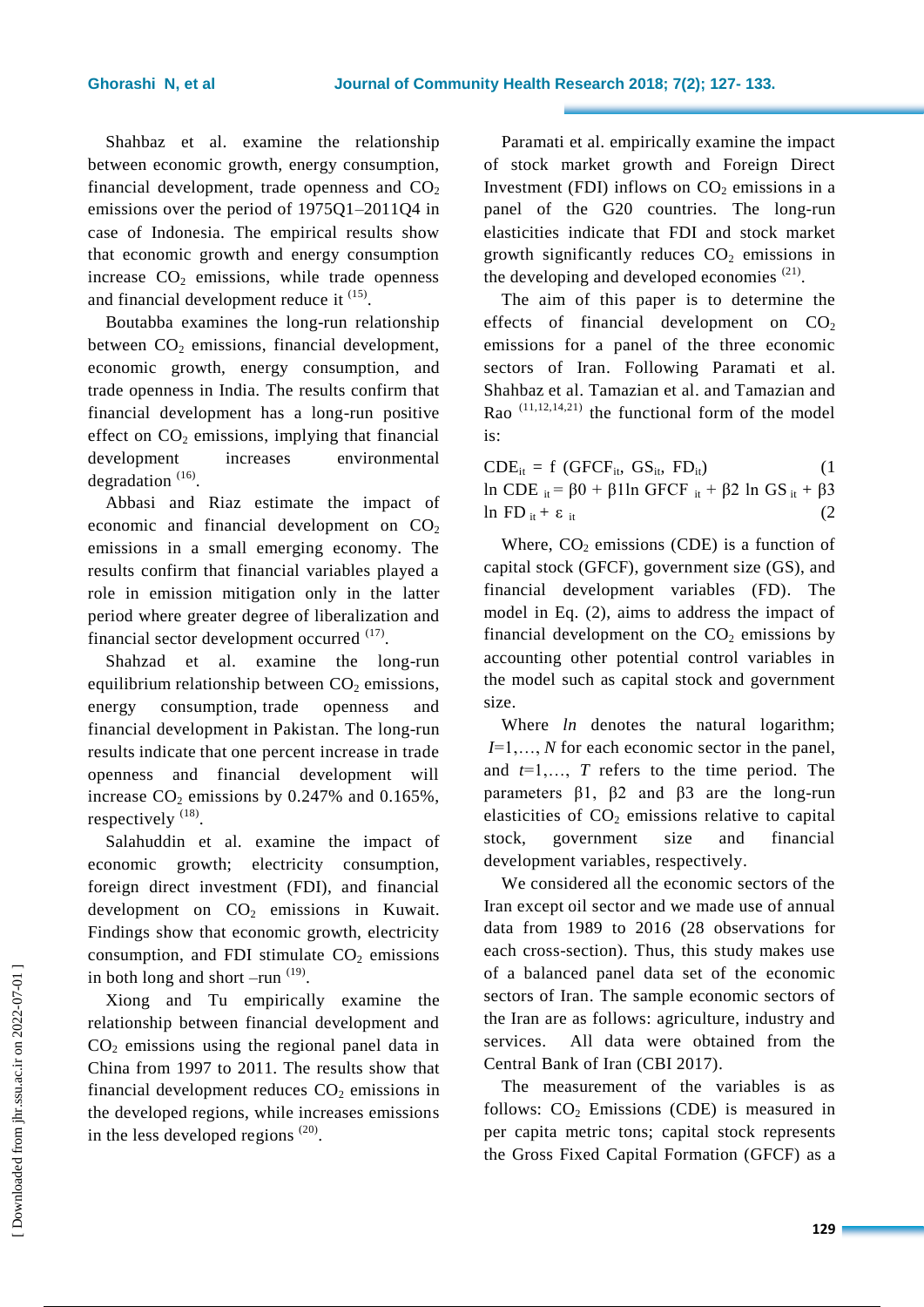percentage of value added in each economic sectors and Government Size (GS) is the total government expenditures as a percentage of value added in each economic sectors. Financial Development (FD) proxies by domestic credit to private sector as a percentage of value added in each economic sector.

#### **Results**

This study rationalizes the case for the use of a panel Autoregressive Distributed Lag (ARDL) model based on the use of two alternative estimators: Mean Group estimator (MG) and Pooled Mean Group estimator (PMG). The MG estimator was developed by Pesaran and Smith and PMG estimator was introduced by Pesaran et al. (22) According to Pesaran et al. panel ARDL can be used even with variables with different orders of integration and irrespective of whether they are  $I(0)$  or  $I(1)$  or a mixture of the two<sup>(22)</sup>. However, this is an important advantage of the panel ARDL model, but, we test for the presence of unit roots to ensure that no series exceeds *I (1)* order of integration.

There are a variety of panel unit root tests, which include Levin et al. (LLC), Im et al. (IPS), Maddala and Wu  $(23-25)$ . The results in Table 1 point out that the hypothesis levels of all variables under study contain a unit root accepted at the 5% significant level. When these tests are applied on the first differences of those variables, the reported results display that the unit root hypothesis is rejected. So, the ARDL methodology can be used in order to estimate the model.

| <b>Test Statistic</b> | <b>LLC</b>   | <b>IPS</b>   | ADF        | <b>PP(Fisher)</b> |
|-----------------------|--------------|--------------|------------|-------------------|
| A:Level               |              |              |            |                   |
| L CDE                 | $-0.6461$    | $-0.3003$    | 9.5180     | 8.2156            |
| L GFCF                | 1.1065       | 3.0111       | 0.6174     | 1.0849            |
| L GS                  | $-2.4937***$ | $-0.6261$    | 6.5106     | 5.8941            |
| L DCP                 | $-0.3051$    | $-0.3657$    | 3.3043     | 2.2731            |
| B: First Differences  |              |              |            |                   |
| DL CDE                | $-4.9908***$ | $-5.5810***$ | 35.7509*** | 119.326***        |
| DL GFCF               | $-5.3129***$ | $-7.4195***$ | 47.9358*** | 63.2517***        |
| DL GS                 | $-7.4671***$ | $-7.4474***$ | 47.2491*** | 49.9463***        |
| DL DCP                | $-3.8546***$ | $-3.0371***$ | 20.1847*** | 19.6223***        |

**Table 1**. Panel unit root test results

**Note:** \*, \*\*, \*\*\* indicate 10%, 5% and 1% significance levels respectively. All test Statistics are estimated by Adding an intercept to the models. **Source:** Author's estimations.

Besides the order of integration of the variables another important issue is that ARDL lag structure should be determined by some consistent information criterion. According to the Schwartz Bayesian criterion, we impose the following lag structure  $(1,1,1,1)$  for the  $CO<sub>2</sub>$  emissions, capital stock, government size, and financial development respectively. (The test results are available upon request). Table 2 reports the results of PMG and MG estimation along with the Hausman *h*-test to measure the efficiency and consistency among them.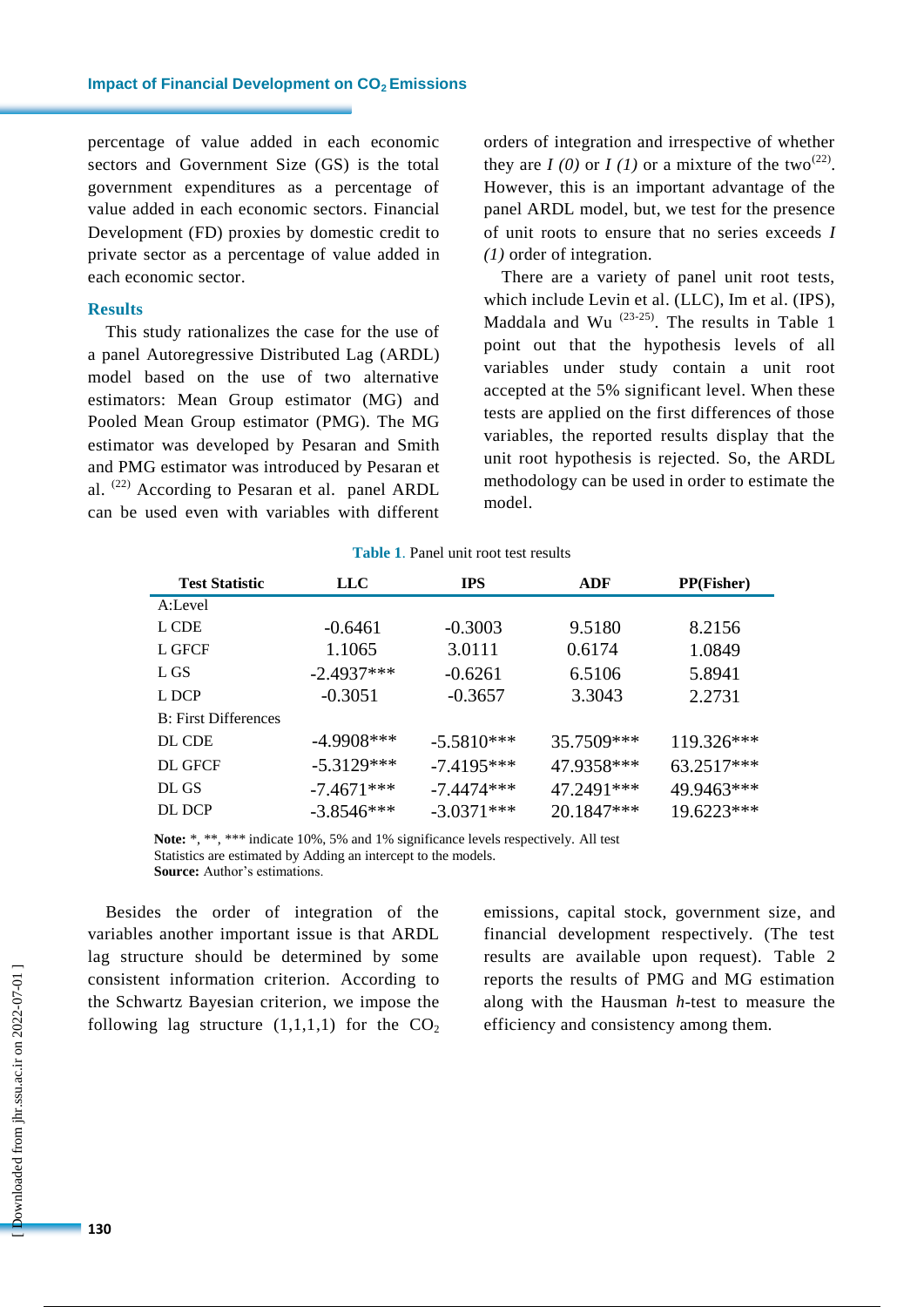|                              | <b>PMG</b>        |                  | MG          |                  |  |
|------------------------------|-------------------|------------------|-------------|------------------|--|
| <b>Explanatory Variables</b> | long-run          | <b>Short-run</b> | long-run    | <b>Short-run</b> |  |
| <b>GFCF</b>                  | $0.2922***$       |                  | $0.1923***$ |                  |  |
| <b>GS</b>                    | $0.274***$        |                  | $0.2385**$  |                  |  |
| <b>DCP</b>                   | $-0.3287***$      |                  | $-0.1317$   |                  |  |
| Error-Correction             |                   | $-0.1772**$      |             | $-0.3596***$     |  |
| D GFCF                       |                   | $-0.0512$        |             | 0.0059           |  |
| D GS                         |                   | $-0.0140$        |             | $-0.0377$        |  |
| D DCP                        |                   | $-0.0585$        |             | $-0.1995$        |  |
| Intercept                    |                   | 1.5158**         |             | 3.4890***        |  |
| Economic sectors             | 3                 |                  |             | 3                |  |
| Observation                  | 75                |                  |             | 75               |  |
| Hausman test                 | 3.31 <sup>a</sup> |                  |             |                  |  |
| $p$ -Value                   | 0.1912            |                  |             |                  |  |

# **Table 2.** Results from PMG and MG estimation for model

Note: \*\*\*, \*\*, and \* indicate significance at the 1%, 5%, and 10% levels, respectively a PMG is more efficient estimation than MG under null hypothesis Source: Author's estimations.

## **Discussion**

The results indicate that financial development (FD) has a negative and significant impact on  $CO<sub>2</sub>$ emissions in the long-run according to the PMG estimator. But it has insignificant impact on  $CO<sub>2</sub>$ emissions according to the MG estimator in the long-run. Furthermore, PMG and MG estimators suggest negative and insignificant coefficient in the short-run. The validity of the long-run homogeneity restriction across countries, and hence the efficiency of the PMG estimator over the MG estimator, is examined by the Hausman test. According to the results of the Hausman test accepts the null hypothesis of the homogeneity restriction on the regressors in the long-run, which indicates that PMG is a more efficient estimator than MG.

# **Conclusion**

This study examines the impact of financial development with capital stock and government size on  $CO<sub>2</sub>$  emissions in the period of 1989-2016 for the three economic sectors of Iran. The panel ARDL methodology is used to examine long-run relationship among the variables and short-run dynamics are checked by applying error correction method. The effects of financial development and other potential control variables in the model such as capital stock and government size on  $CO<sub>2</sub>$ emissions are examined through the PMG and MG estimators.

The results show that financial development has a statistically significant negative effect on  $CO<sub>2</sub>$ emissions in the long-run. This implies that domestic credit to private sector a percentage of value added in each economic sector subscriptions reduces the  $CO<sub>2</sub>$  emissions in Iran. This supports previous studies such as Shahbaz et al. in case of Malaysia<sup> $(14)$ </sup>. But, the estimated coefficients on short-run show that financial development has not a statistically significant negative effect on  $CO<sub>2</sub>$ emissions in Iran. This study recommends that policy makers should realize the potentiality of the financial development in minimizing the  $CO<sub>2</sub>$ emissions. Therefore, the policy makers need to facilitate more financing at lower costs for investment in environmental projects.

Moreover, results show that the relationship between government size and  $CO<sub>2</sub>$  emissions is positive, so government size has negative relationship with air quality. The relationship between government size and air quality indicates government has an incorrect effect on the externalities of market operations. Further, government has a negative impact on supply a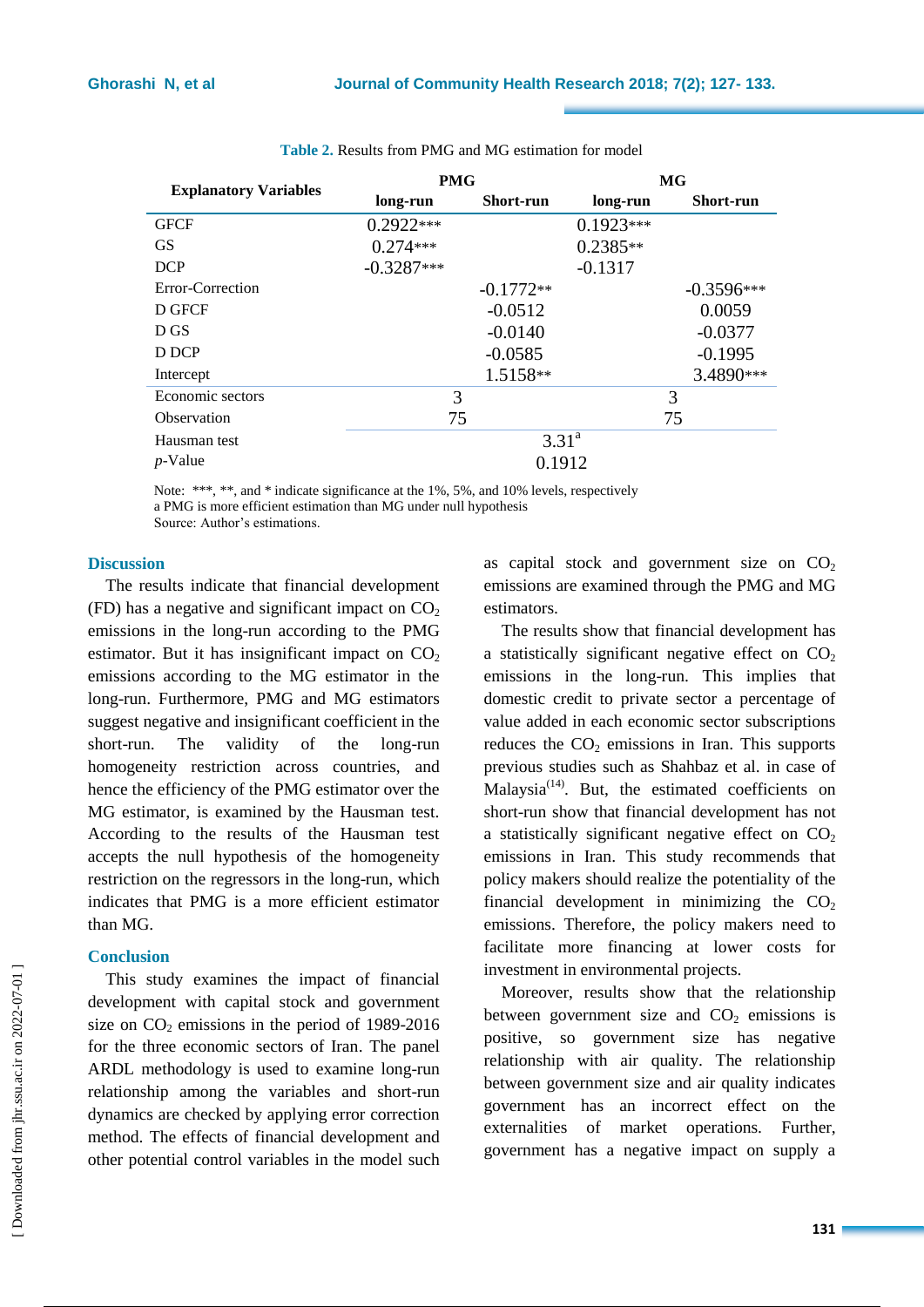public good namely air quality. This has not supported previous studies such as Jafari Samimi in case of Caspian Sea countries. This may tend to suggest cutbacks in government size especially by reducing economic activities.

For future research, a possible extension of our analysis could be the assessment of the effect of stock markets indexes on  $CO<sub>2</sub>$  emissions for the three economic sectors of Iran.

# **Acknowledgements**

The authors thank all those who have cooperated and kindly participated in this research.

# **Conflict of Interest**

No conflict of interest was reported by the authors.

# **References**

1. Horry HR, Jalaee SA, Jafari S. Examining the impact of financial development and energy consumption on the environmental degradation in Iran in the framework of the environmental kuznets curve hypothesis (EKC). Journal of Iranian Energy Economics. 2013; 2(6): 27-48 [Persian].

2. Ghorashi N, Alavi Rad A.  $CO<sub>2</sub>$  emissions, health expenditures and economic growth in iran: application of dynamic simultaneous equation models. Journal of Community Health Research. 2017; 6(2): 109-116.

3. Jafari Samimi A, Habibian F. Government size and economic growth: new evidence from some developing countries. Journal of Basic and Applied Scientific Research. 2011; 1(2): 118-123.

4. Copeland BR, Taylor MS. Trade, growth, and the environment. Journal of Economic literature. 2004; 42(1): 7-71.

5. Dasgupta S, Laplante B. Mamingi N. Pollution and capital markets in developing countries. Journal of Environmental Economics and Management. 2001; 42(3): 310-335.

6. Dinda S. Environmental Kuznets curve hypothesis: A survey Ecological Economics. 2004; 49(4): 431- 455.

7. Grossman GM, Krueger AB. Economic growth and the environment. The Quarterly Journal of Economics. 1995; 110(2): 353-377.

8. Claessens S. Feijen E. Financial sector development and the millennium development goals. Washington, D.C: World Bank Publications; 2007.

9. Kumbaroğlu G, Karali N, Arıkan Y. CO<sub>2</sub>, GDP and RET: an aggregate economic equilibrium analysis for Turkey. Energy Policy. 2008; 36(7): 2694-2708.

10. Halicioglu F. An econometric study of  $CO<sub>2</sub>$  emissions, energy consumption, income and foreign trade in Turkey. Energy Policy. 2009; 37(3): 1156-1164.

11. Tamazian A, Chousa J P. Vadlamannati KC. Does higher economic and financial development lead to environmental degradation: evidence from BRIC countries. Energy Policy. 2009; 37(1): 246-253.

12. Tamazian A, Rao BB. Do economic, financial and institutional developments matter for environmental degradation? evidence from transitional economies. Energy Economics. 2010; 32(1): 137-145.

13. Tadesse SA. Financial development and technology. Turkish Journal of Marketing. 2005; 12(12): 2017-2018.

14. Shahbaz M, Solarin SA, Mahmood H, et al. Does financial development reduce  $CO_2$  emissions in Malaysian economy? a time series analysis. Economic Modelling. 2013; 35: 145-152.

15. Shahbaz M, Hye QM A, Tiwari AK, et al. Economic growth, energy consumption, financial development, international trade and  $CO<sub>2</sub>$  emissions in Indonesia. Renewable and Sustainable Energy Reviews. 2013; 25: 109-121.

16. Boutabba MA. The impact of financial development, income, energy and trade on carbon emissions: Evidence from the Indian economy. Economic Modelling. 2014; 40: 33-41.